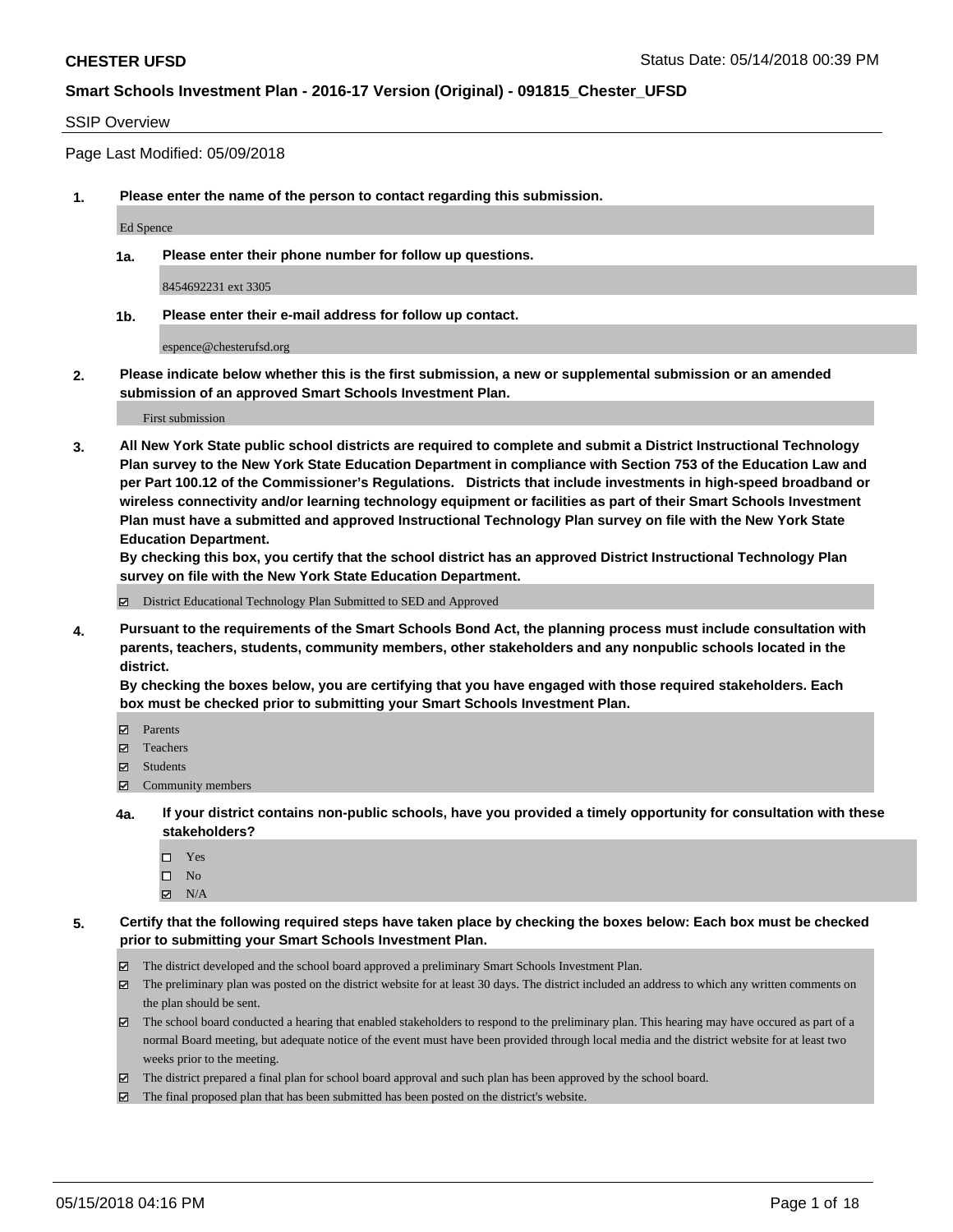SSIP Overview

Page Last Modified: 05/09/2018

**5a. Please upload the proposed Smart Schools Investment Plan (SSIP) that was posted on the district's website, along with any supporting materials. Note that this should be different than your recently submitted Educational Technology Survey. The Final SSIP, as approved by the School Board, should also be posted on the website and remain there during the course of the projects contained therein.**

060816\_Smart\_Tech\_Plan\_Updated\_Chester\_UFSD.pdf Chester\_UFSD\_Smart\_Bond\_App\_BOE\_Approved.pdf

**5b. Enter the webpage address where the final Smart Schools Investment Plan is posted. The Plan should remain posted for the life of the included projects.**

https://www.chesterufsd.org/site/handlers/filedownload.ashx?moduleinstanceid=4107&dataid=6496&FileName=SSIP\_Smart\_Schools\_Inventment\_P lan.pdf

**6. Please enter an estimate of the total number of students and staff that will benefit from this Smart Schools Investment Plan based on the cumulative projects submitted to date.**

1,180

**7. An LEA/School District may partner with one or more other LEA/School Districts to form a consortium to pool Smart Schools Bond Act funds for a project that meets all other Smart School Bond Act requirements. Each school district participating in the consortium will need to file an approved Smart Schools Investment Plan for the project and submit a signed Memorandum of Understanding that sets forth the details of the consortium including the roles of each respective district.**

 $\Box$  The district plans to participate in a consortium to partner with other school district(s) to implement a Smart Schools project.

**8. Please enter the name and 6-digit SED Code for each LEA/School District participating in the Consortium.**

| <b>Partner LEA/District</b> | ISED BEDS Code |
|-----------------------------|----------------|
| (No Response)               | (No Response)  |

**9. Please upload a signed Memorandum of Understanding with all of the participating Consortium partners.**

(No Response)

**10. Your district's Smart Schools Bond Act Allocation is:**

\$565,011

**11.** Enter the budget sub-allocations by category that you are submitting for approval at this time. If you are not budgeting SSBA funds for a category, please enter 0 (zero.) If the value entered is \$0, you will not be required to complete that survey question.

| Sub-<br>Allocations |
|---------------------|
| 21,000              |
| 0                   |
| 320,000             |
| 0                   |
| 0                   |
| 224,011             |
| 565,011             |
|                     |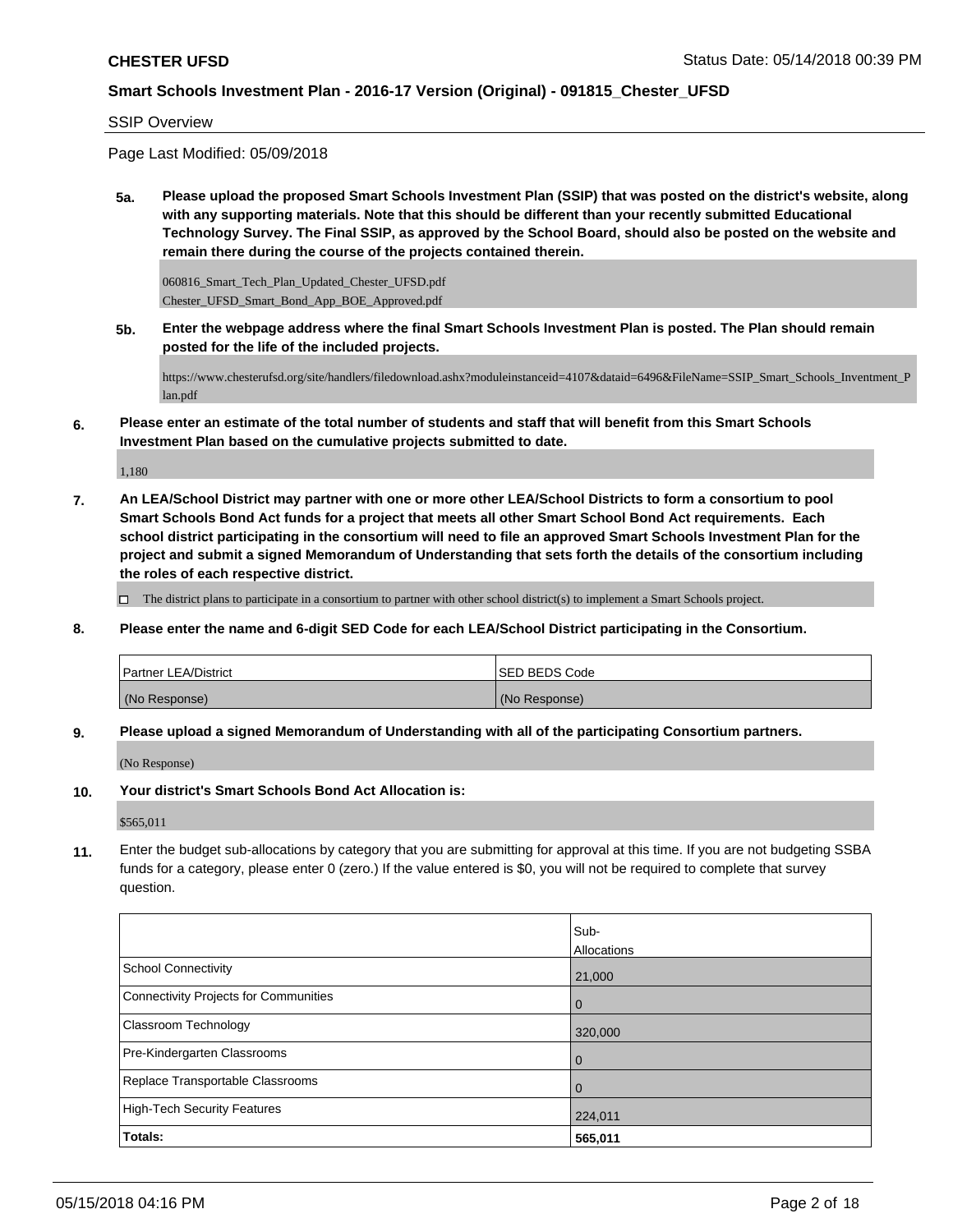### School Connectivity

Page Last Modified: 05/09/2018

- **1. In order for students and faculty to receive the maximum benefit from the technology made available under the Smart Schools Bond Act, their school buildings must possess sufficient connectivity infrastructure to ensure that devices can be used during the school day. Smart Schools Investment Plans must demonstrate that:**
	- **• sufficient infrastructure that meets the Federal Communications Commission's 100 Mbps per 1,000 students standard currently exists in the buildings where new devices will be deployed, or**
	- **• is a planned use of a portion of Smart Schools Bond Act funds, or**
	- **• is under development through another funding source.**

**Smart Schools Bond Act funds used for technology infrastructure or classroom technology investments must increase the number of school buildings that meet or exceed the minimum speed standard of 100 Mbps per 1,000 students and staff within 12 months. This standard may be met on either a contracted 24/7 firm service or a "burstable" capability. If the standard is met under the burstable criteria, it must be:**

**1. Specifically codified in a service contract with a provider, and**

**2. Guaranteed to be available to all students and devices as needed, particularly during periods of high demand, such as computer-based testing (CBT) periods.**

# **Please describe how your district already meets or is planning to meet this standard within 12 months of plan submission.**

We currently meet this bandwidth requirement (see below). The addition of the six (6) CISCO network switches noted below will assist in allowing us to continue to grow. Additional wireless devices, including more Chromebooks are to be added each year. This will give us the ability to expand our infrastructure to meet the needs of the increased bandwidth required by faculty/staff/students. A project number was received from NYS and included below.

- **1a. If a district believes that it will be impossible to meet this standard within 12 months, it may apply for a waiver of this requirement, as described on the Smart Schools website. The waiver must be filed and approved by SED prior to submitting this survey.**
	- $\Box$  By checking this box, you are certifying that the school district has an approved waiver of this requirement on file with the New York State Education Department.
- **2.** Connectivity Speed Calculator **(Required)**

|                         | l Number of<br><b>Students</b> | Multiply by<br>100 Kbps | Divide by 1000 Current Speed<br>to Convert to<br>Required<br>Speed in Mb | lin Mb | Expected<br>Speed to be<br>Attained Within Required<br>12 Months | Expected Date<br><b>When</b><br>Speed Will be<br>Met |
|-------------------------|--------------------------------|-------------------------|--------------------------------------------------------------------------|--------|------------------------------------------------------------------|------------------------------------------------------|
| <b>Calculated Speed</b> | 1.180                          | 118,000                 | 118                                                                      | 400    | 500                                                              | Current                                              |

## **3. Describe how you intend to use Smart Schools Bond Act funds for high-speed broadband and/or wireless connectivity projects in school buildings.**

District will maintain a technology infrastructure that provides ready access to technology among all stakeholders. The District will remain committed to this goal by allocating funds for this annually along with the annual 20% replacement of computer hardware (i.e. computers, printers, projectors, Smartboards, etc.) so as not to become outdated all at one time. This annual investment should save the district from having to make a sudden, much larger investment to "catch up" to the latest technology needs.Our Annual Technology Plan and Smart Bond plans included the ordering of six (6) CISCO switches which will allow us to scale our infrastructure while maintaining an adequate bandwidth in order to add the additional wireless devices to our network.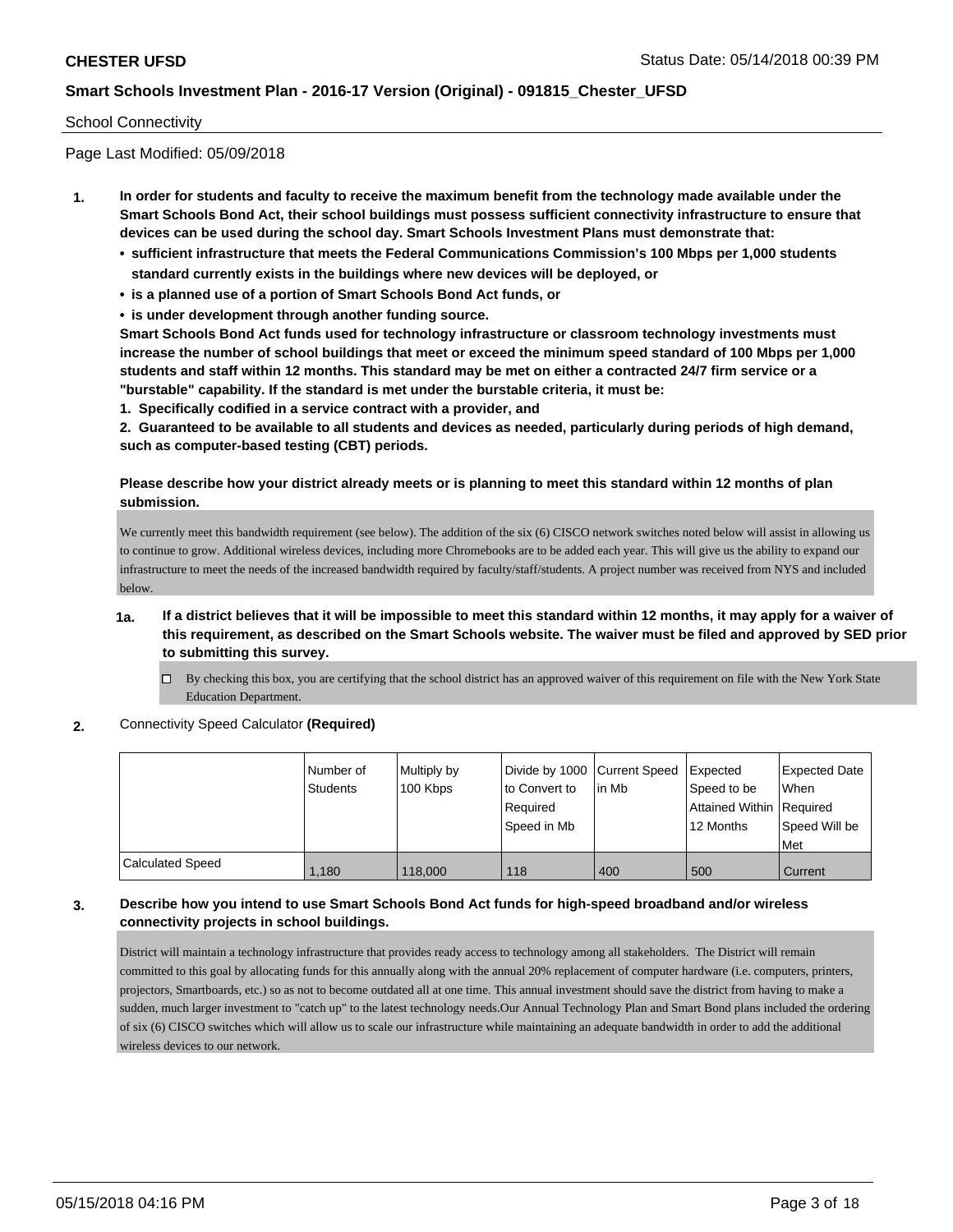### School Connectivity

Page Last Modified: 05/09/2018

**4. Describe the linkage between the district's District Instructional Technology Plan and the proposed projects. (There should be a link between your response to this question and your response to Question 1 in Part E. Curriculum and Instruction "What are the district's plans to use digital connectivity and technology to improve teaching and learning?)**

As cited in our approved 2013-16 Chester Technology plan, the Smart Bond monies will be used to support and grow our student 1-to-1 Chromebook plan. These devices are used by students throughout the K-12 curriculum and are take-home devices for all students in grades 8-12. Our TechPlan has been approved for 2016-17 by NYSED.. Our Chester TechPlan was recently approved by NYSED. The addition of the six (6) CISCO switches will allow us to continue to add wireless devices to our network. This included additional Chromebooks as noted above. The addition of these six (6) CISCO switches will allow for further use and scaling of our network, so that our students will be able to access all instructional technologies, software subscriptions and Web tools throughout our district. As stated in our EdTech Plan (approved in 2017 by NYSED) the updating our network infrastructure will be done in order to continue to support our 1-to-1 Chromebook plan. This has allowed us to increase the use of educational software applications throughout the districts such as COMPASS Learning. (please see EdTech Plan Question 1, Part E).

**5. If the district wishes to have students and staff access the Internet from wireless devices within the school building, or in close proximity to it, it must first ensure that it has a robust Wi-Fi network in place that has sufficient bandwidth to meet user demand.**

**Please describe how you have quantified this demand and how you plan to meet this demand.**

Chester Schools, as noted in the Technology EdTech Plan, has high-speed wirless in approximately 95 % of our classrooms district-wide.

**6. As indicated on Page 5 of the guidance, the Office of Facilities Planning will have to conduct a preliminary review of all capital projects, including connectivity projects.**

**Please indicate on a separate row each project number given to you by the Office of Facilities Planning.**

| Project Number     |  |
|--------------------|--|
| 44020102-7-999-002 |  |
| 44020102-7-999-BA1 |  |

**7. Certain high-tech security and connectivity infrastructure projects may be eligible for an expedited review process as determined by the Office of Facilities Planning.**

**Was your project deemed eligible for streamlined review?**

No

**8. Include the name and license number of the architect or engineer of record.**

| Name                                                                | License Number |
|---------------------------------------------------------------------|----------------|
| Michael McGovern, LAN Associates 252 Main Street, Goshen NY   22257 |                |
| 10924                                                               |                |

**9.** If you are submitting an allocation for **School Connectivity** complete this table.

**Note that the calculated Total at the bottom of the table must equal the Total allocation for this category that you entered in the SSIP Overview overall budget.** 

|                            | Sub-<br>Allocation |
|----------------------------|--------------------|
| Network/Access Costs       | 21,000             |
| <b>Outside Plant Costs</b> | $\mathbf 0$        |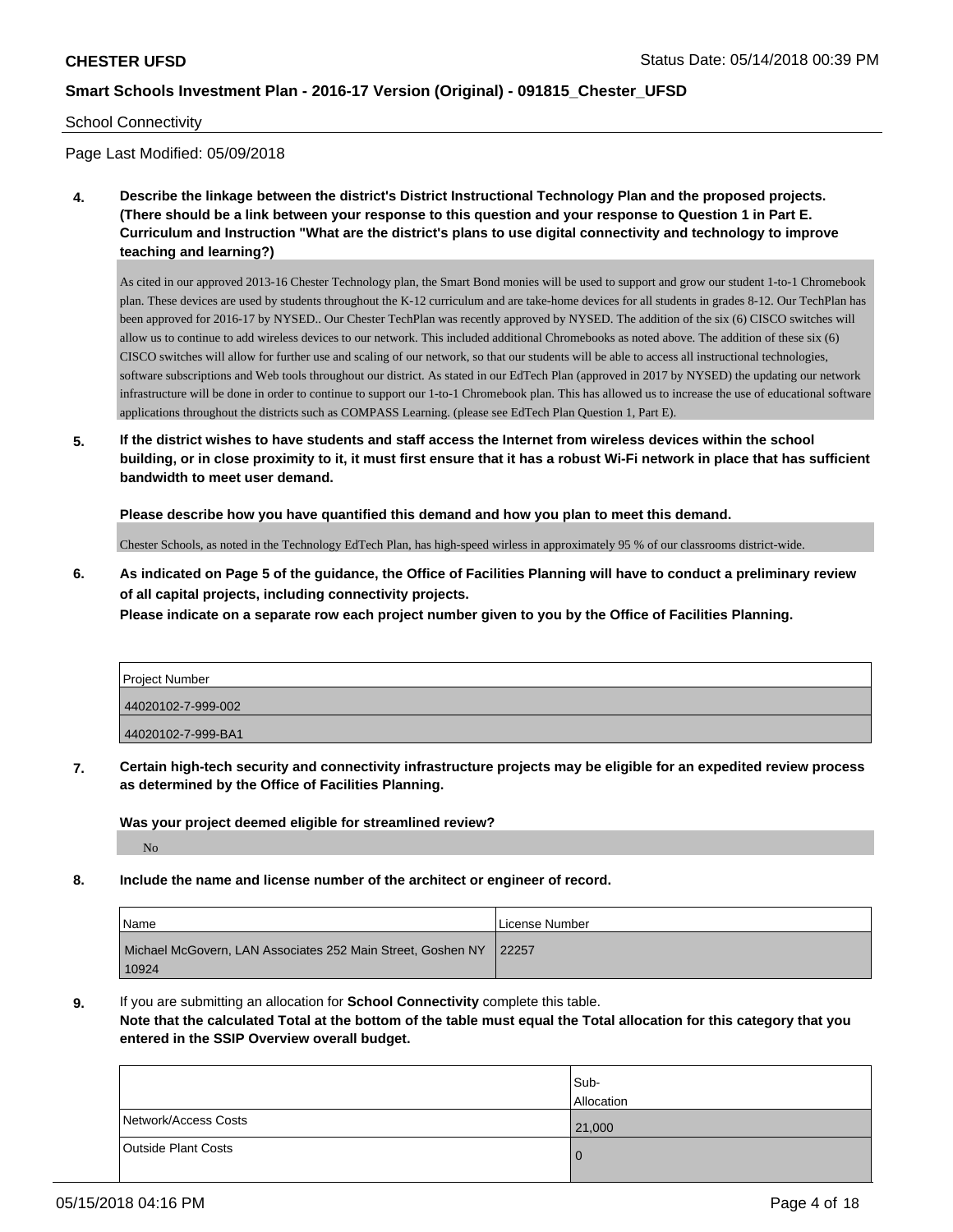## School Connectivity

Page Last Modified: 05/09/2018

|                                            | Sub-           |
|--------------------------------------------|----------------|
|                                            | Allocation     |
| School Internal Connections and Components | $\Omega$       |
| <b>Professional Services</b>               | 0              |
| Testing                                    | 0              |
| Other Upfront Costs                        | $\Omega$       |
| <b>Other Costs</b>                         | $\overline{0}$ |
| Totals:                                    | 21,000         |

**10. Please detail the type, quantity, per unit cost and total cost of the eligible items under each sub-category. This is especially important for any expenditures listed under the "Other" category. All expenditures must be eligible for tax-exempt financing to be reimbursed through the SSBA. Sufficient detail must be provided so that we can verify this is the case. If you have any questions, please contact us directly through smartschools@nysed.gov. NOTE: Wireless Access Points should be included in this category, not under Classroom Educational Technology, except those that will be loaned/purchased for nonpublic schools. Add rows under each sub-category for additional items, as needed.**

| Select the allowable expenditure | Item to be purchased  | l Quantitv | Cost per Item | <b>Total Cost</b> |
|----------------------------------|-----------------------|------------|---------------|-------------------|
| type.                            |                       |            |               |                   |
| Repeat to add another item under |                       |            |               |                   |
| each type.                       |                       |            |               |                   |
| Network/Access Costs             | <b>CISCO Switches</b> | 6          | 3.500         | 21.000            |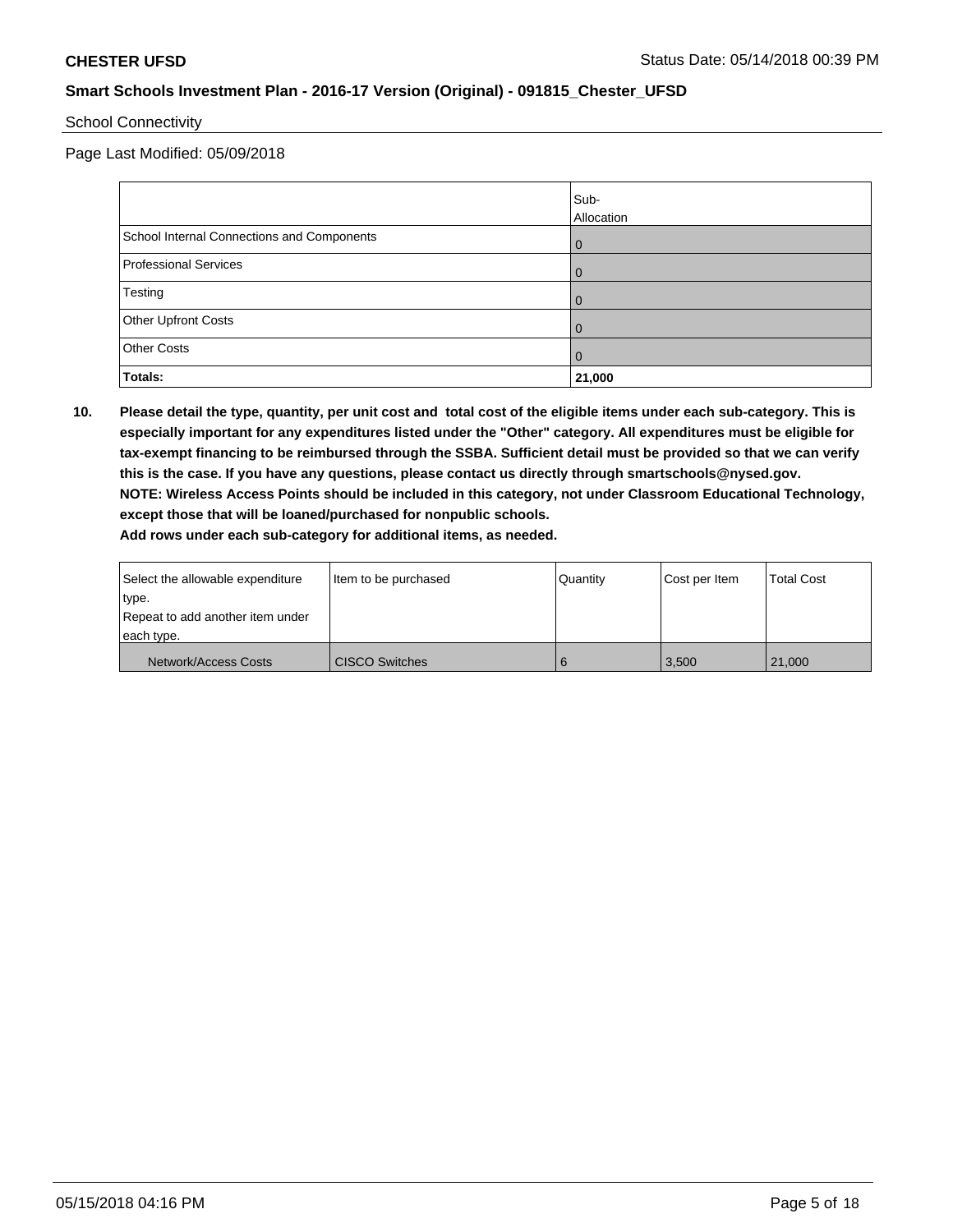Community Connectivity (Broadband and Wireless)

Page Last Modified: 05/09/2018

**1. Describe how you intend to use Smart Schools Bond Act funds for high-speed broadband and/or wireless connectivity projects in the community.**

(No Response)

**2. Please describe how the proposed project(s) will promote student achievement and increase student and/or staff access to the Internet in a manner that enhances student learning and/or instruction outside of the school day and/or school building.**

(No Response)

**3. Community connectivity projects must comply with all the necessary local building codes and regulations (building and related permits are not required prior to plan submission).**

 $\Box$  I certify that we will comply with all the necessary local building codes and regulations.

**4. Please describe the physical location of the proposed investment.**

(No Response)

**5. Please provide the initial list of partners participating in the Community Connectivity Broadband Project, along with their Federal Tax Identification (Employer Identification) number.**

| <b>Project Partners</b> | Federal ID#   |
|-------------------------|---------------|
| (No Response)           | (No Response) |

**6.** If you are submitting an allocation for **Community Connectivity**, complete this table. **Note that the calculated Total at the bottom of the table must equal the Total allocation for this category that you entered in the SSIP Overview overall budget.**

|                                    | Sub-Allocation |
|------------------------------------|----------------|
| Network/Access Costs               | $\overline{0}$ |
| <b>Outside Plant Costs</b>         | $\overline{0}$ |
| <b>Tower Costs</b>                 | $\overline{0}$ |
| <b>Customer Premises Equipment</b> | $\Omega$       |
| <b>Professional Services</b>       | $\overline{0}$ |
| Testing                            | $\overline{0}$ |
| <b>Other Upfront Costs</b>         | $\overline{0}$ |
| <b>Other Costs</b>                 | $\Omega$       |
| Totals:                            | 0              |

**7. Please detail the type, quantity, per unit cost and total cost of the eligible items under each sub-category. This is especially important for any expenditures listed under the "Other" category. All expenditures must be capital-bond eligible to be reimbursed through the SSBA. If you have any questions, please contact us directly through smartschools@nysed.gov.**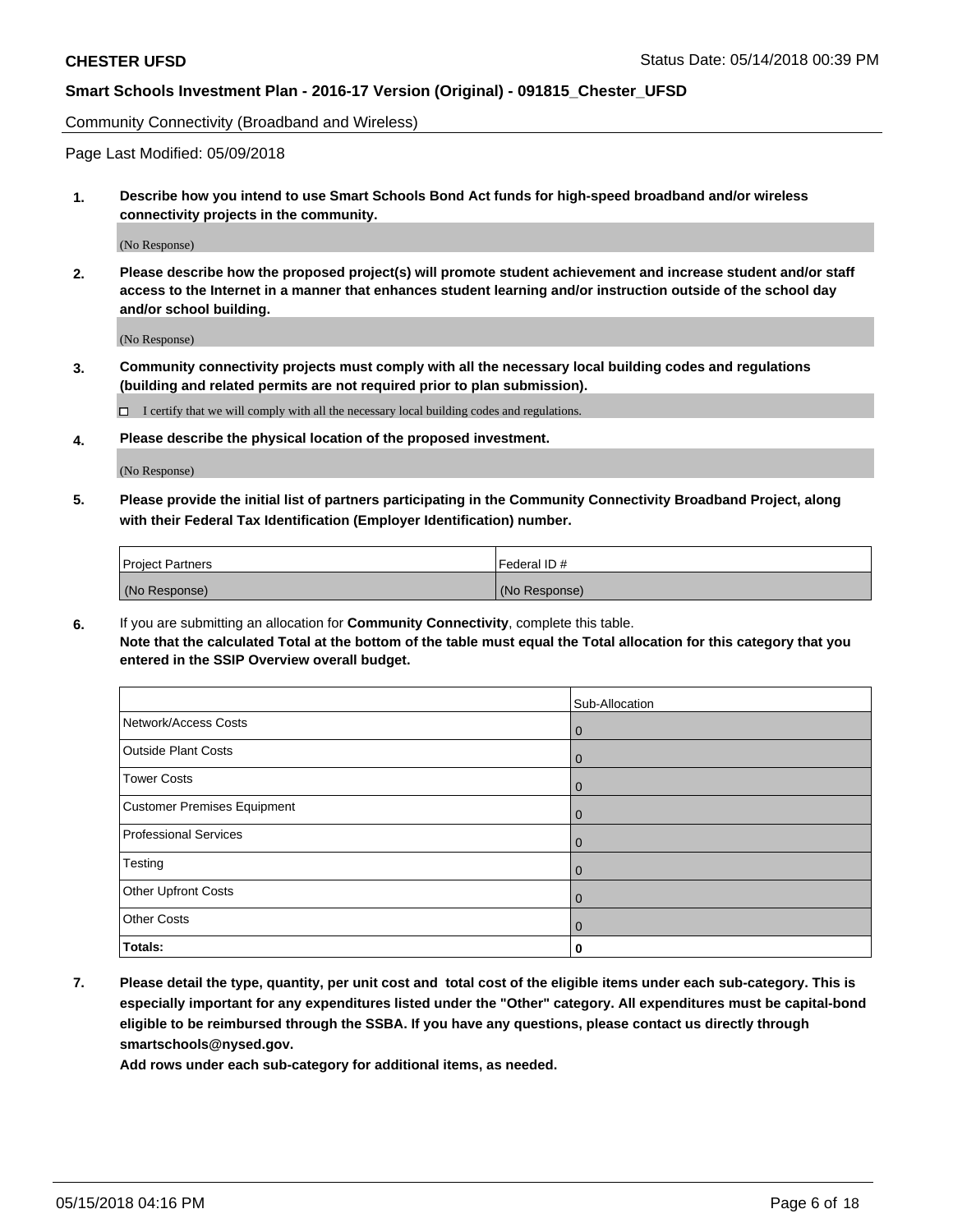Community Connectivity (Broadband and Wireless)

| Select the allowable expenditure<br>type.<br>Repeat to add another item under | Item to be purchased | Quantity      | Cost per Item | <b>Total Cost</b> |
|-------------------------------------------------------------------------------|----------------------|---------------|---------------|-------------------|
| each type.                                                                    |                      |               |               |                   |
| (No Response)                                                                 | (No Response)        | (No Response) | (No Response) | (No Response)     |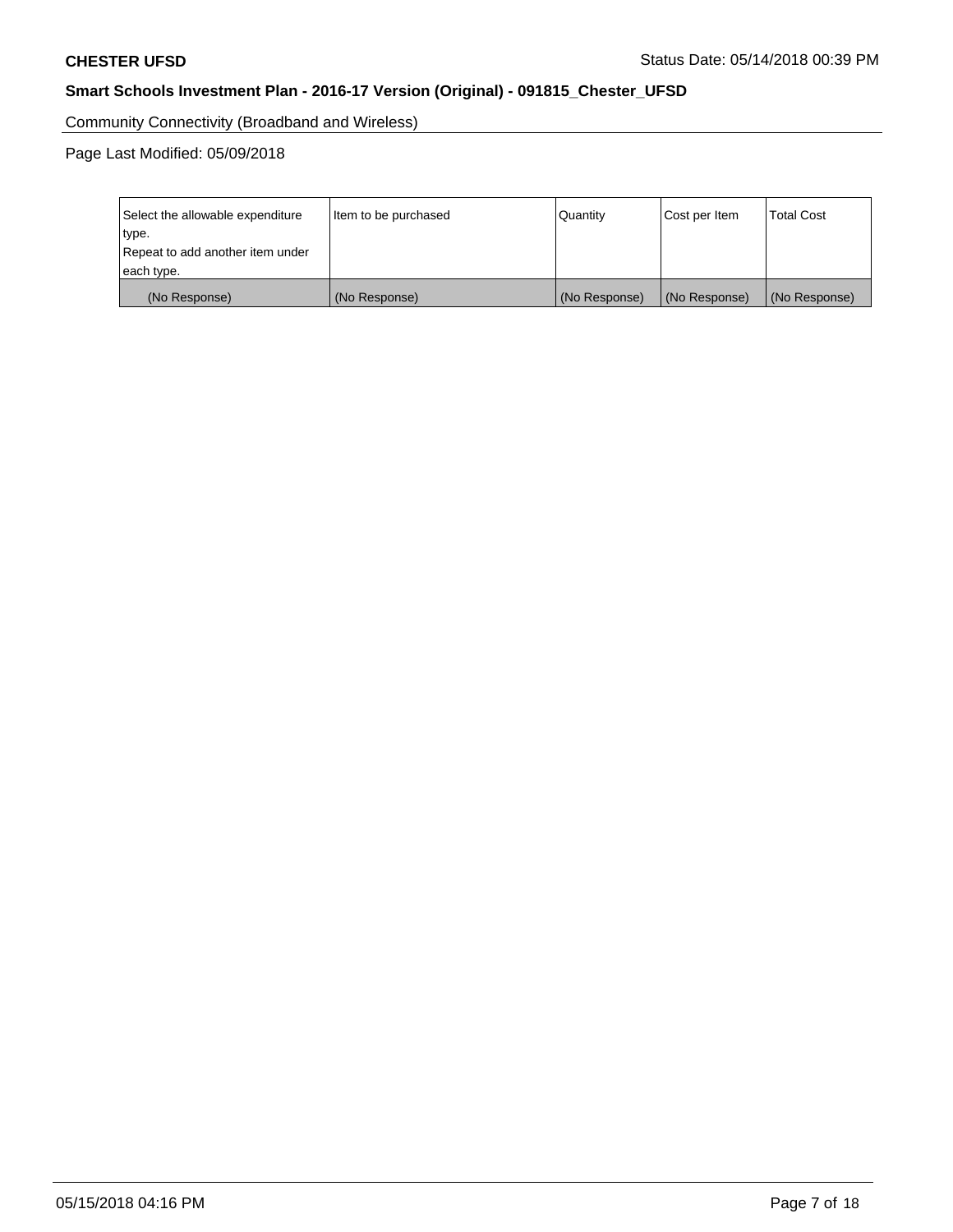# Classroom Learning Technology

Page Last Modified: 05/09/2018

**1. In order for students and faculty to receive the maximum benefit from the technology made available under the Smart Schools Bond Act, their school buildings must possess sufficient connectivity infrastructure to ensure that devices can be used during the school day. Smart Schools Investment Plans must demonstrate that sufficient infrastructure that meets the Federal Communications Commission's 100 Mbps per 1,000 students standard currently exists in the buildings where new devices will be deployed, or is a planned use of a portion of Smart Schools Bond Act funds, or is under development through another funding source.**

**Smart Schools Bond Act funds used for technology infrastructure or classroom technology investments must increase the number of school buildings that meet or exceed the minimum speed standard of 100 Mbps per 1,000 students and staff within 12 months. This standard may be met on either a contracted 24/7 firm service or a "burstable" capability. If the standard is met under the burstable criteria, it must be:**

**1. Specifically codified in a service contract with a provider, and**

**2. Guaranteed to be available to all students and devices as needed, particularly during periods of high demand, such as computer-based testing (CBT) periods.**

**Please describe how your district already meets or is planning to meet this standard within 12 months of plan submission.**

Our district already meets this standard. We have dual Internet connections which are load-balanced. Our primary connection is via OUBOCES Internet. Our secondary connection is through our Cablevision connection. With this, we provided redundance and the ability to add to our available bandwidth at times of peak useage in our schools.

- **1a. If a district believes that it will be impossible to meet this standard within 12 months, it may apply for a waiver of this requirement, as described on the Smart Schools website. The waiver must be filed and approved by SED prior to submitting this survey.**
	- By checking this box, you are certifying that the school district has an approved waiver of this requirement on file with the New York State Education Department.
- **2.** Connectivity Speed Calculator **(Required)**

|                         | Number of<br><b>Students</b> | Multiply by<br>100 Kbps | Divide by 1000 Current Speed<br>to Convert to<br>Required<br>Speed in Mb | lin Mb | Expected<br>Speed to be<br>Attained Within Required<br>12 Months | <b>Expected Date</b><br>When<br>Speed Will be |
|-------------------------|------------------------------|-------------------------|--------------------------------------------------------------------------|--------|------------------------------------------------------------------|-----------------------------------------------|
|                         |                              |                         |                                                                          |        |                                                                  | Met                                           |
| <b>Calculated Speed</b> | 1,180                        | 118,000                 | 118                                                                      | 400    | 500                                                              | Currently                                     |

**3. If the district wishes to have students and staff access the Internet from wireless devices within the school building, or in close proximity to it, it must first ensure that it has a robust Wi-Fi network in place that has sufficient bandwidth to meet user demand.**

**Please describe how you have quantified this demand and how you plan to meet this demand.**

95% or more of our classrooms in all schools have high-speed wireless access points. We meet this standard and more.

**4. All New York State public school districts are required to complete and submit an Instructional Technology Plan survey to the New York State Education Department in compliance with Section 753 of the Education Law and per Part 100.12 of the Commissioner's Regulations.**

**Districts that include educational technology purchases as part of their Smart Schools Investment Plan must have a submitted and approved Instructional Technology Plan survey on file with the New York State Education Department.**

By checking this box, you are certifying that the school district has an approved Instructional Technology Plan survey on file with the New York State Education Department.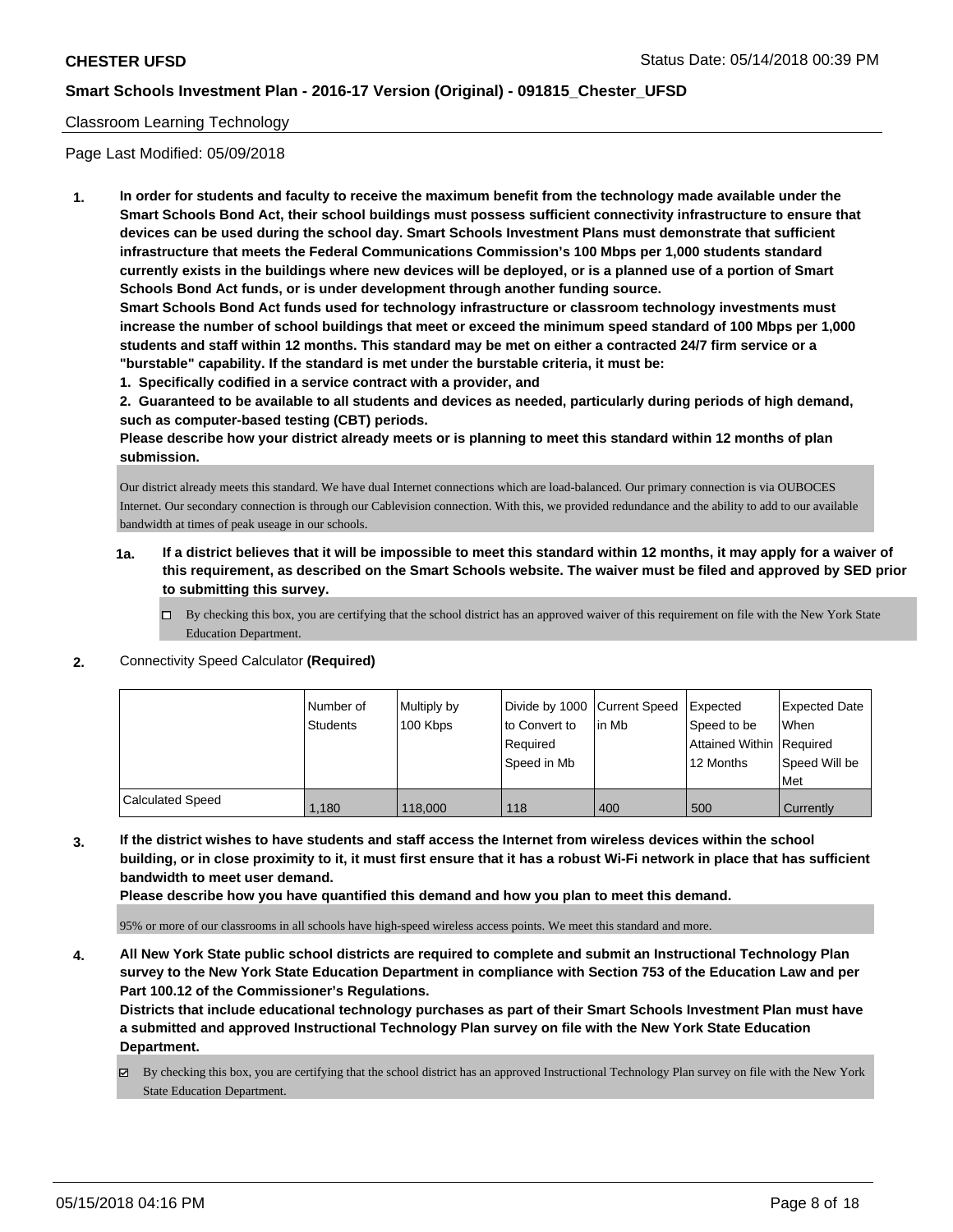### Classroom Learning Technology

Page Last Modified: 05/09/2018

**5. Describe the devices you intend to purchase and their compatibility with existing or planned platforms or systems. Specifically address the adequacy of each facility's electrical, HVAC and other infrastructure necessary to install and support the operation of the planned technology.**

As seen in the Technology Plan, we will be adding to our NYSBA-awarded one-on-one student Chromebook plan. We will add to this Chromebook plan, by purchasing additional Chromebooks. We will also purchase Smartboards and tablets. The Smartboards will be used by teachers for classroom instruction. The tablets will be added to our grades K-2 for use in instruction. The new desktop computers will be acquired to update our computer labs. Please see the Technology Plan for full details as outlined in the plan. The Chromebooks are web-based devices to take advantage of wireless access points (APs) we already added in each classroom in the past three years. As our allocations show, we are purchasing Chromebooks, SMARTBoards, Tablets and Desktop Computers.

- **6. Describe how the proposed technology purchases will:**
	- **> enhance differentiated instruction;**
	- **> expand student learning inside and outside the classroom;**
	- **> benefit students with disabilities and English language learners; and**
	- **> contribute to the reduction of other learning gaps that have been identified within the district.**

**The expectation is that districts will place a priority on addressing the needs of students who struggle to succeed in a rigorous curriculum. Responses in this section should specifically address this concern and align with the district's Instructional Technology Plan (in particular Question 2 of E. Curriculum and Instruction: "Does the district's instructional technology plan address the needs of students with disabilities to ensure equitable access to instruction, materials and assessments?" and Question 3 of the same section: "Does the district's instructional technology plan address the provision of assistive technology specifically for students with disabilities to ensure access to and participation in the general curriculum?"**

With our students having the one-on-one devices, this opens up a world to further use of software to help special needs and ELL students. We perform computer-based software testing several times a year with the NWEA assessments. We also subscribe to Compass Learning. This software product pulls NWEA student results and creates diagnostic learning paths for students to use online in class and remotely at home with Chromebooks. We subscribe to a number of other individualized software products such as Scholastic Math180/Read180, Castle Learning and Compass Learning. The one-on-one plan has created the ability to have their lessons differentiated and individualized with such devices. The COMPASS Learning and Read180 is software that is utilized directly by special needs students in order to identify individual students academic strengths and weaknesses. With the growth of the take-home Chromebook project, these students will be able to utilize such applications 24/7 in school and at home. The Google Docs suite which we have implemented district-wide provides a larger variety of language tools for our ELL students. For example, our teachers and administrators can quickly/easily convert documents into literally tens or hundreds of languages for our ELL student use. The take-home Chromebooks in addition to the Google language conversion tools provide 24/7 access to these important ELL tools and services.

# **7. Where appropriate, describe how the proposed technology purchases will enhance ongoing communication with parents and other stakeholders and help the district facilitate technology-based regional partnerships, including distance learning and other efforts.**

The one-on-one Chromebook plan will grow in combination with our increase communication with parents. We have recently added a fullfunctioning Parent Portal. We have also added Facebook and Twitter in addition to website notifications on Chesterufsd.org/ We upgraded our parent notification from K12Alerts to School Messenger and even had a free Chester School Andriod & IPhone app created for parents. By investing in additional Chriomebooks and infrastructre, we willl be able to continue to increase parent involvmente and communication throughout our district.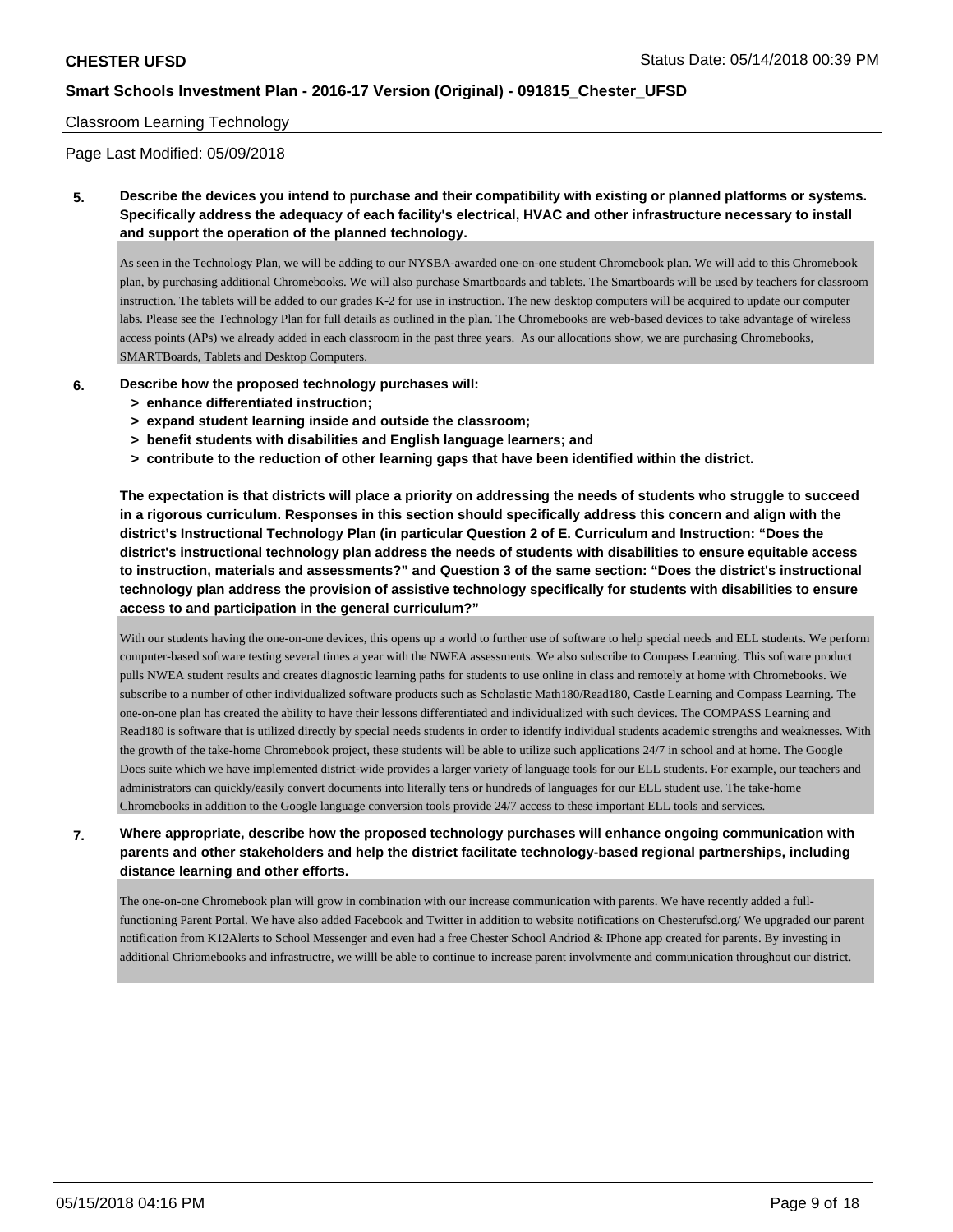### Classroom Learning Technology

Page Last Modified: 05/09/2018

**8. Describe the district's plan to provide professional development to ensure that administrators, teachers and staff can employ the technology purchased to enhance instruction successfully.**

**Note: This response should be aligned and expanded upon in accordance with your district's response to Question 1 of F. Professional Development of your Instructional Technology Plan: "Please provide a summary of professional development offered to teachers and staff, for the time period covered by this plan, to support technology to enhance teaching and learning. Please include topics, audience and method of delivery within your summary."**

We provided continued and repeated professional development opportunities each year for our faculty both in-house and remotely with a wide array of service providers. We create a list of Fall, Winter & Spring local offerings. We also encourage lead teachers to turnkey strategies to other teachers in professional development classes. Teachers are paid extra for their time, as per our collective bargaining agreement. This allows us to communicate best practices in the classrooms. All teachers have a Mylearningplan.com account which they have access to a wide variety of regional professional development providers such as Orange-Ulster BOCES. Our teachers regularly attend the professional development courses and report back to others on best practices. We have Technology Committees which meet monthly in each of our school buildings. These committees discuss Technology Plan updates, professional development needs of faculty/staff, etc. Professional Development topics include: Using Google Classroom and Google Docs/Drive, Integrating COMPASS Learning into classroom lessons. Using Read180, Using web resources in lesson plans, Project-Based Learning lesson planning, Integrating STEM into K-12 lessons and Using Mylearningplan.com. Mylearningplan.com is a web-based professional development platform which teachers and administrators use throughout our district to evaluate teachers and K-12 classroom instruction. Additional PD will be provided to faculty/staff.

**9. Districts must contact the SUNY/CUNY teacher preparation program that supplies the largest number of the district's new teachers to request advice on innovative uses and best practices at the intersection of pedagogy and educational technology.**

 $\boxtimes$  By checking this box, you certify that you have contacted the SUNY/CUNY teacher preparation program that supplies the largest number of your new teachers to request advice on these issues.

**9a. Please enter the name of the SUNY or CUNY Institution that you contacted.**

SUNY New Paltz

**9b. Enter the primary Institution phone number.**

8452577869

**9c. Enter the name of the contact person with whom you consulted and/or will be collaborating with on innovative uses of technology and best practices.**

Devon Duhaney

**10. A district whose Smart Schools Investment Plan proposes the purchase of technology devices and other hardware must account for nonpublic schools in the district.**

#### **Are there nonpublic schools within your school district?**

Yes

 $\boxtimes$  No

**11.** Nonpublic Classroom Technology Loan Calculator

The Smart Schools Bond Act provides that any Classroom Learning Technology purchases made using Smart Schools funds shall be lent, upon request, to nonpublic schools in the district. However, no school district shall be required to loan technology in amounts greater than the total obtained and spent on technology pursuant to the Smart Schools Bond Act and the value of such loan may not exceed the total of \$250 multiplied by the nonpublic school enrollment in the base year at the time of enactment.

See: http://www.p12.nysed.gov/mgtserv/smart\_schools/docs/Smart\_Schools\_Bond\_Act\_Guidance\_04.27.15\_Final.pdf.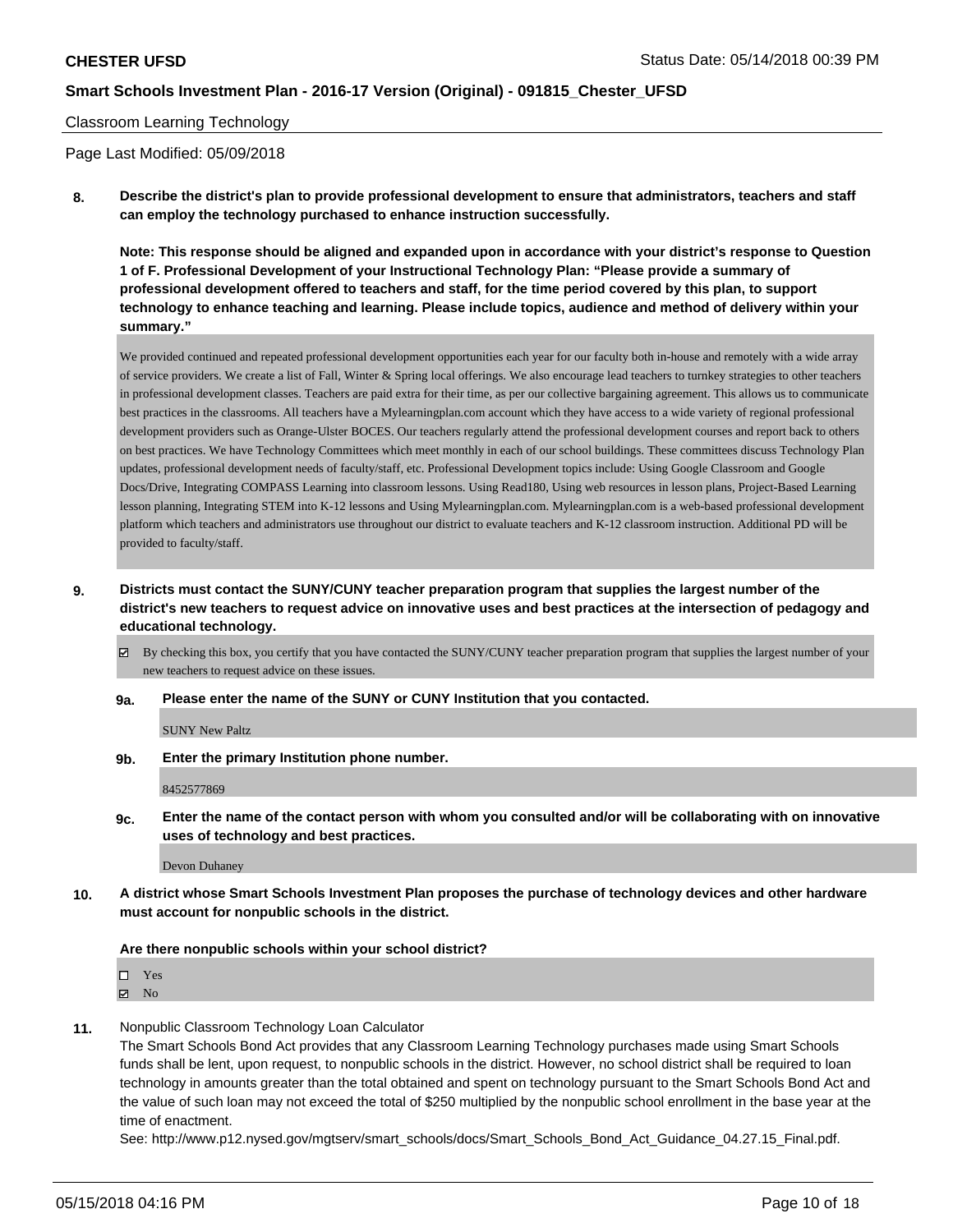Classroom Learning Technology

Page Last Modified: 05/09/2018

|                                       | 1. Classroom<br>Technology<br>Sub-allocation | 2. Public<br>l Enrollment<br>$(2014 - 15)$ | l 3. Nonpublic<br>l Enrollment<br>$(2014 - 15)$ | l 4. Sum of<br>Public and<br>l Nonpublic<br>Enrollment | 15. Total Per<br>Pupil Sub-<br>allocation | l 6. Total<br>Nonpublic Loan<br>l Amount                                                      |
|---------------------------------------|----------------------------------------------|--------------------------------------------|-------------------------------------------------|--------------------------------------------------------|-------------------------------------------|-----------------------------------------------------------------------------------------------|
| Calculated Nonpublic Loan<br>l Amount |                                              |                                            |                                                 |                                                        |                                           | (No Response)   (No Response)   (No Response)   (No Response)   (No Response)   (No Response) |

**12. To ensure the sustainability of technology purchases made with Smart Schools funds, districts must demonstrate a long-term plan to maintain and replace technology purchases supported by Smart Schools Bond Act funds. This sustainability plan shall demonstrate a district's capacity to support recurring costs of use that are ineligible for Smart Schools Bond Act funding such as device maintenance, technical support, Internet and wireless fees, maintenance of hotspots, staff professional development, building maintenance and the replacement of incidental items. Further, such a sustainability plan shall include a long-term plan for the replacement of purchased devices and equipment at the end of their useful life with other funding sources.**

By checking this box, you certify that the district has a sustainability plan as described above.

**13. Districts must ensure that devices purchased with Smart Schools Bond funds will be distributed, prepared for use, maintained and supported appropriately. Districts must maintain detailed device inventories in accordance with generally accepted accounting principles.**

By checking this box, you certify that the district has a distribution and inventory management plan and system in place.

**14.** If you are submitting an allocation for **Classroom Learning Technology** complete this table. **Note that the calculated Total at the bottom of the table must equal the Total allocation for this category that you entered in the SSIP Overview overall budget.**

|                          | Sub-Allocation |
|--------------------------|----------------|
| Interactive Whiteboards  | 70,000         |
| Computer Servers         | $\overline{0}$ |
| <b>Desktop Computers</b> | 70,000         |
| Laptop Computers         | 100,000        |
| <b>Tablet Computers</b>  | 80,000         |
| <b>Other Costs</b>       | (No Response)  |
| Totals:                  | 320,000        |

**15. Please detail the type, quantity, per unit cost and total cost of the eligible items under each sub-category. This is especially important for any expenditures listed under the "Other" category. All expenditures must be capital-bond eligible to be reimbursed through the SSBA. If you have any questions, please contact us directly through smartschools@nysed.gov.**

**Please specify in the "Item to be Purchased" field which specific expenditures and items are planned to meet the district's nonpublic loan requirement, if applicable.**

**NOTE: Wireless Access Points that will be loaned/purchased for nonpublic schools should ONLY be included in this category, not under School Connectivity, where public school districts would list them.**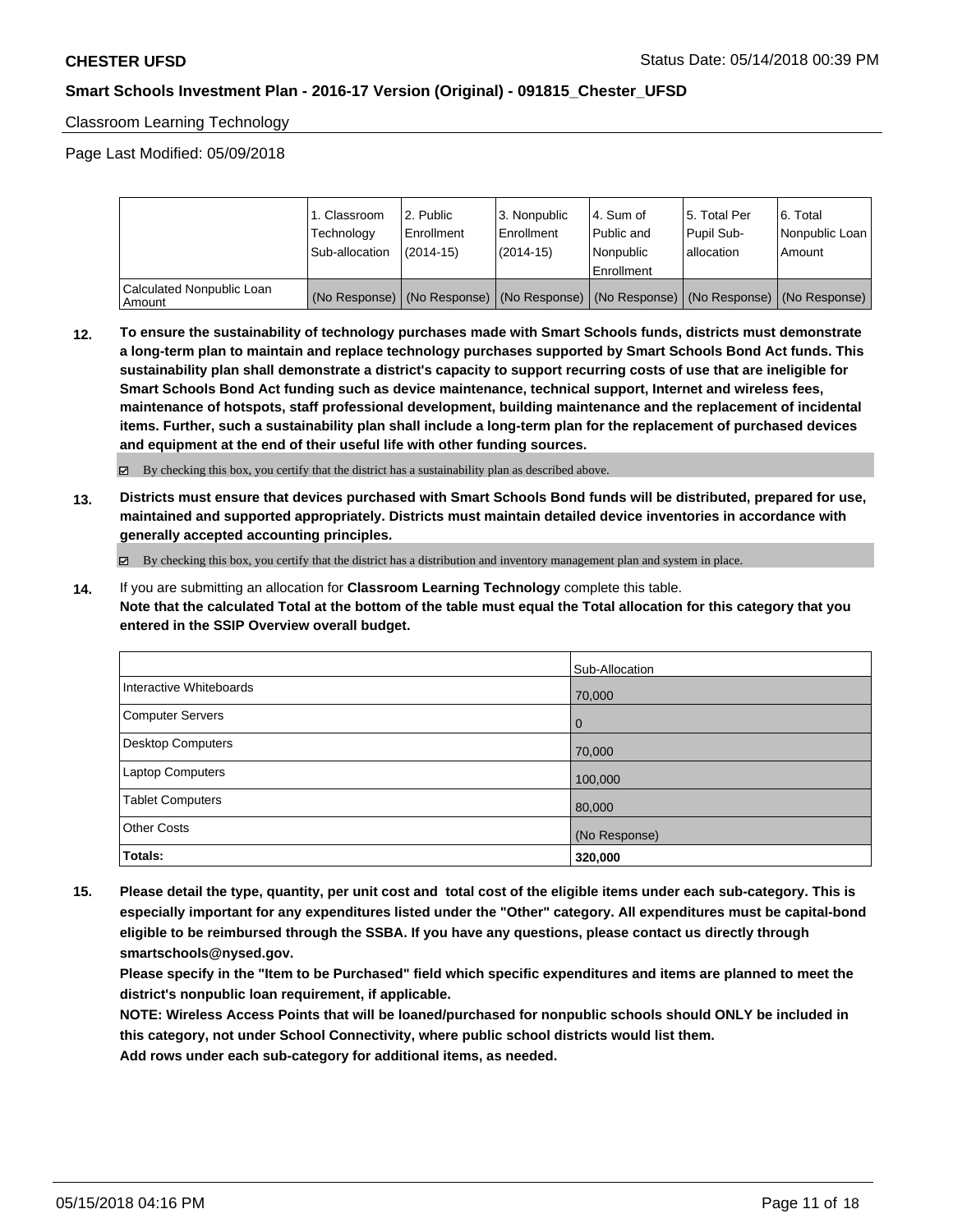# Classroom Learning Technology

| Select the allowable expenditure | I Item to be Purchased  | Quantity | Cost per Item | <b>Total Cost</b> |
|----------------------------------|-------------------------|----------|---------------|-------------------|
| type.                            |                         |          |               |                   |
| Repeat to add another item under |                         |          |               |                   |
| each type.                       |                         |          |               |                   |
| Interactive Whiteboards          | Smartboard              | 45       | 1,555         | 70,000            |
| <b>Laptop Computers</b>          | Chromebooks             | 333      | 300           | 100,000           |
| <b>Desktop Computers</b>         | Desktop PCs             | 140      | 500           | 70,000            |
| <b>Tablet Computers</b>          | <b>Tablet Computers</b> | 200      | 400           | 80,000            |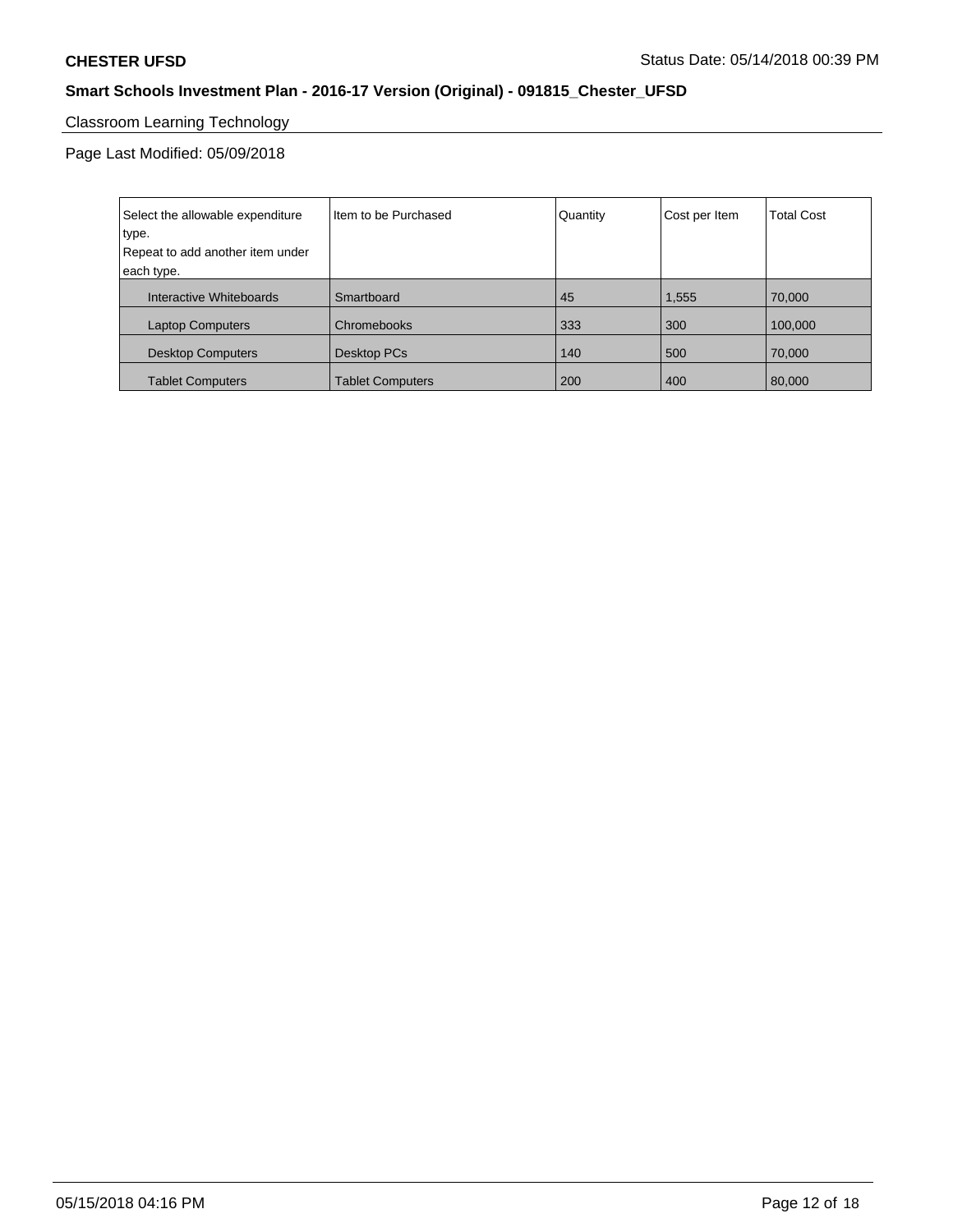### Pre-Kindergarten Classrooms

Page Last Modified: 05/09/2018

**1. Provide information regarding how and where the district is currently serving pre-kindergarten students and justify the need for additional space with enrollment projections over 3 years.**

(No Response)

- **2. Describe the district's plan to construct, enhance or modernize education facilities to accommodate prekindergarten programs. Such plans must include:**
	- **Specific descriptions of what the district intends to do to each space;**
	- **An affirmation that pre-kindergarten classrooms will contain a minimum of 900 square feet per classroom;**
	- **The number of classrooms involved;**
	- **The approximate construction costs per classroom; and**
	- **Confirmation that the space is district-owned or has a long-term lease that exceeds the probable useful life of the improvements.**

(No Response)

**3. Smart Schools Bond Act funds may only be used for capital construction costs. Describe the type and amount of additional funds that will be required to support ineligible ongoing costs (e.g. instruction, supplies) associated with any additional pre-kindergarten classrooms that the district plans to add.**

(No Response)

**4. All plans and specifications for the erection, repair, enlargement or remodeling of school buildings in any public school district in the State must be reviewed and approved by the Commissioner. Districts that plan capital projects using their Smart Schools Bond Act funds will undergo a Preliminary Review Process by the Office of Facilities Planning.**

**Please indicate on a separate row each project number given to you by the Office of Facilities Planning.**

| <b>Project Number</b> |  |
|-----------------------|--|
| (No Response)         |  |

**5.** If you have made an allocation for **Pre-Kindergarten Classrooms,** complete this table.

**Note that the calculated Total at the bottom of the table must equal the Total allocation for this category that you entered in the SSIP Overview overall budget.**

|                                          | Sub-Allocation |
|------------------------------------------|----------------|
| Construct Pre-K Classrooms               |                |
| Enhance/Modernize Educational Facilities |                |
| <b>Other Costs</b>                       |                |
| Totals:                                  |                |

**6. Please detail the type, quantity, per unit cost and total cost of the eligible items under each sub-category. This is especially important for any expenditures listed under the "Other" category. All expenditures must be capital-bond eligible to be reimbursed through the SSBA. If you have any questions, please contact us directly through smartschools@nysed.gov.**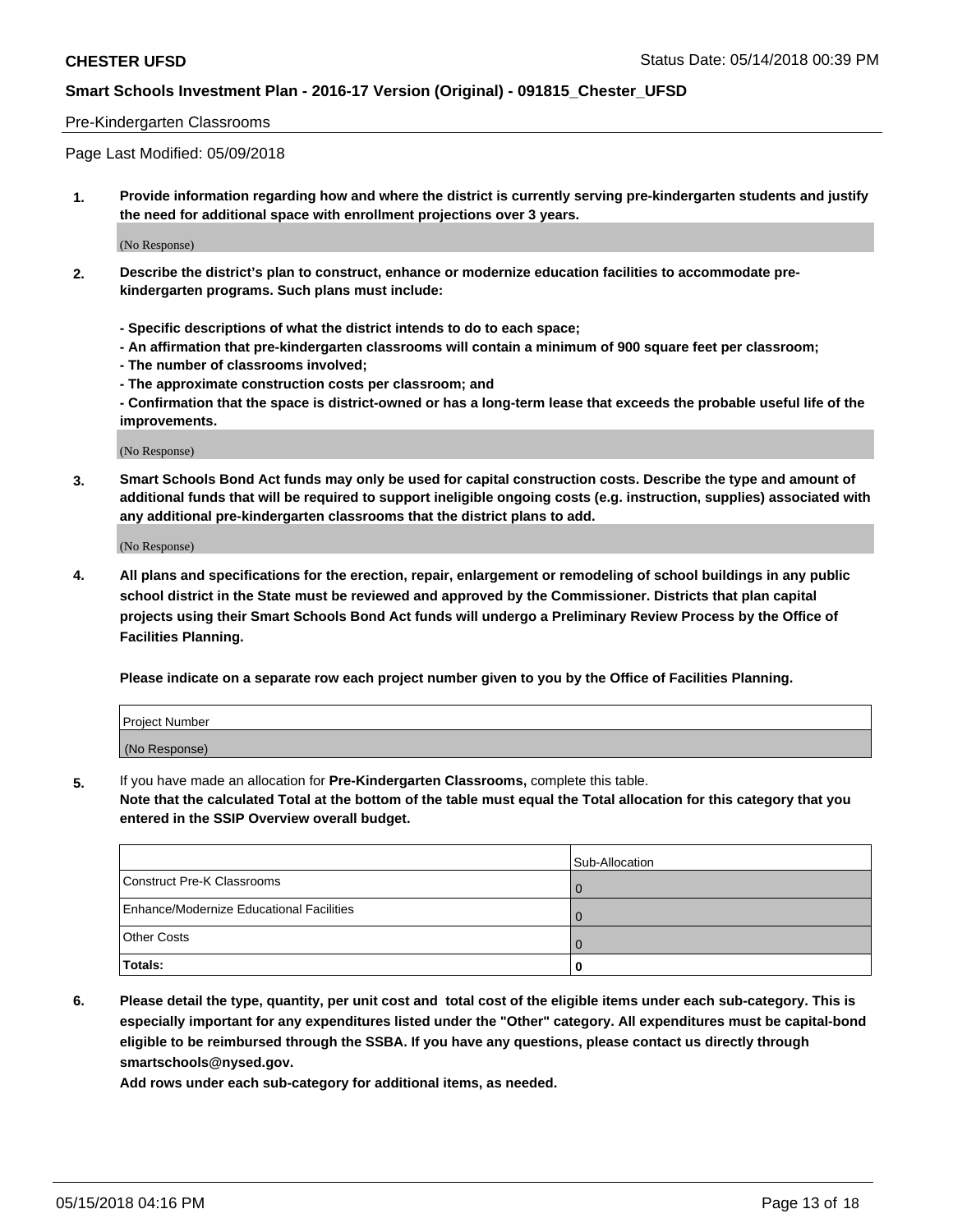# Pre-Kindergarten Classrooms

| Select the allowable expenditure | Item to be purchased | Quantity      | Cost per Item | <b>Total Cost</b> |
|----------------------------------|----------------------|---------------|---------------|-------------------|
| type.                            |                      |               |               |                   |
| Repeat to add another item under |                      |               |               |                   |
| each type.                       |                      |               |               |                   |
| (No Response)                    | (No Response)        | (No Response) | (No Response) | (No Response)     |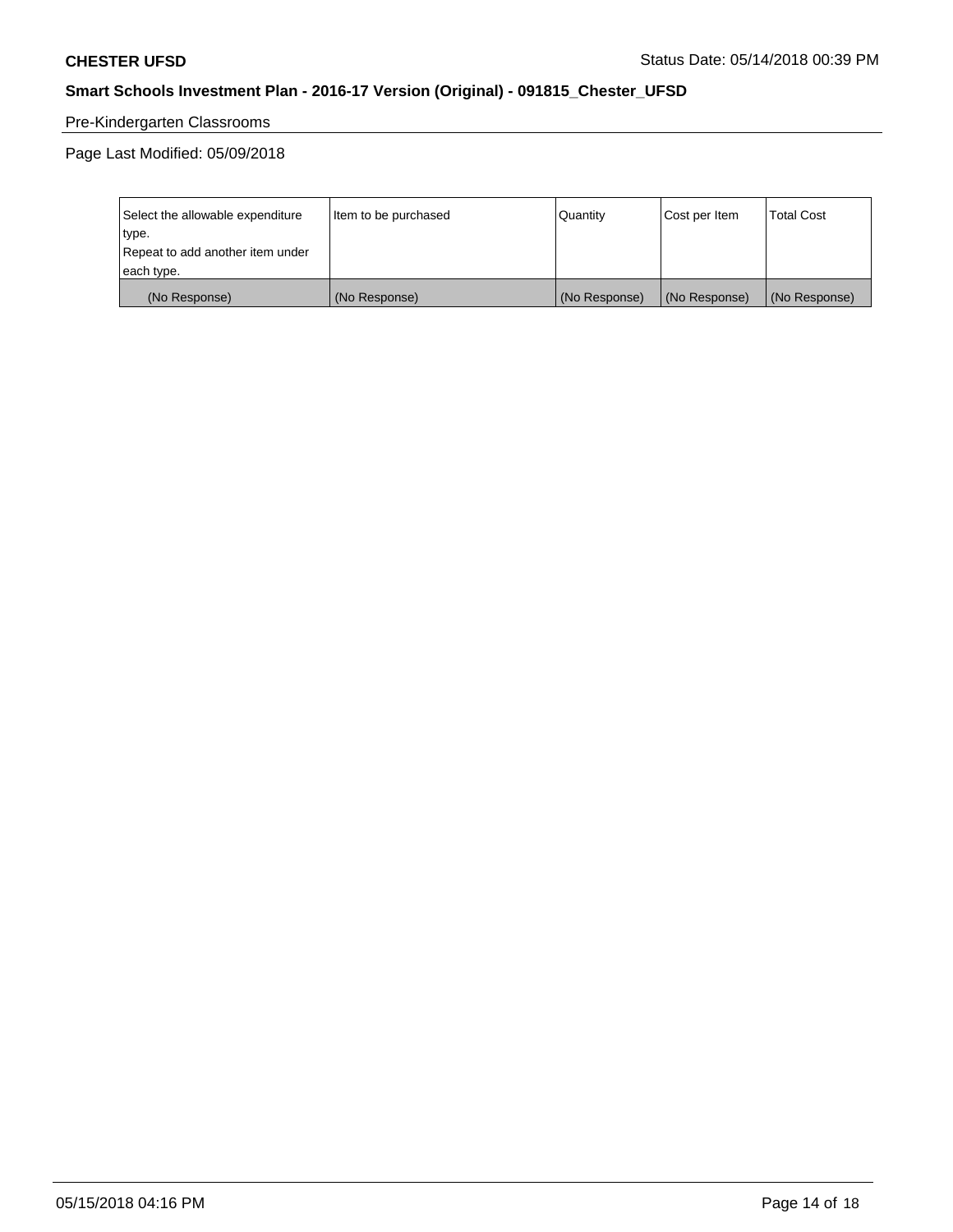#### Replace Transportable Classrooms

Page Last Modified: 05/09/2018

**1. Describe the district's plan to construct, enhance or modernize education facilities to provide high-quality instructional space by replacing transportable classrooms.**

(No Response)

**2. All plans and specifications for the erection, repair, enlargement or remodeling of school buildings in any public school district in the State must be reviewed and approved by the Commissioner. Districts that plan capital projects using their Smart Schools Bond Act funds will undergo a Preliminary Review Process by the Office of Facilities Planning.**

**Please indicate on a separate row each project number given to you by the Office of Facilities Planning.**

| <b>Project Number</b> |  |
|-----------------------|--|
| (No Response)         |  |
|                       |  |

**3. For large projects that seek to blend Smart Schools Bond Act dollars with other funds, please note that Smart Schools Bond Act funds can be allocated on a pro rata basis depending on the number of new classrooms built that directly replace transportable classroom units.**

**If a district seeks to blend Smart Schools Bond Act dollars with other funds describe below what other funds are being used and what portion of the money will be Smart Schools Bond Act funds.**

(No Response)

**4.** If you have made an allocation for **Replace Transportable Classrooms**, complete this table. **Note that the calculated Total at the bottom of the table must equal the Total allocation for this category that you entered in the SSIP Overview overall budget.**

|                                                | Sub-Allocation |
|------------------------------------------------|----------------|
| Construct New Instructional Space              |                |
| Enhance/Modernize Existing Instructional Space |                |
| <b>Other Costs</b>                             |                |
| Totals:                                        |                |

**5. Please detail the type, quantity, per unit cost and total cost of the eligible items under each sub-category. This is especially important for any expenditures listed under the "Other" category. All expenditures must be capital-bond eligible to be reimbursed through the SSBA. If you have any questions, please contact us directly through smartschools@nysed.gov.**

| Select the allowable expenditure | Item to be purchased | Quantity      | Cost per Item | <b>Total Cost</b> |
|----------------------------------|----------------------|---------------|---------------|-------------------|
| type.                            |                      |               |               |                   |
| Repeat to add another item under |                      |               |               |                   |
| each type.                       |                      |               |               |                   |
| (No Response)                    | (No Response)        | (No Response) | (No Response) | (No Response)     |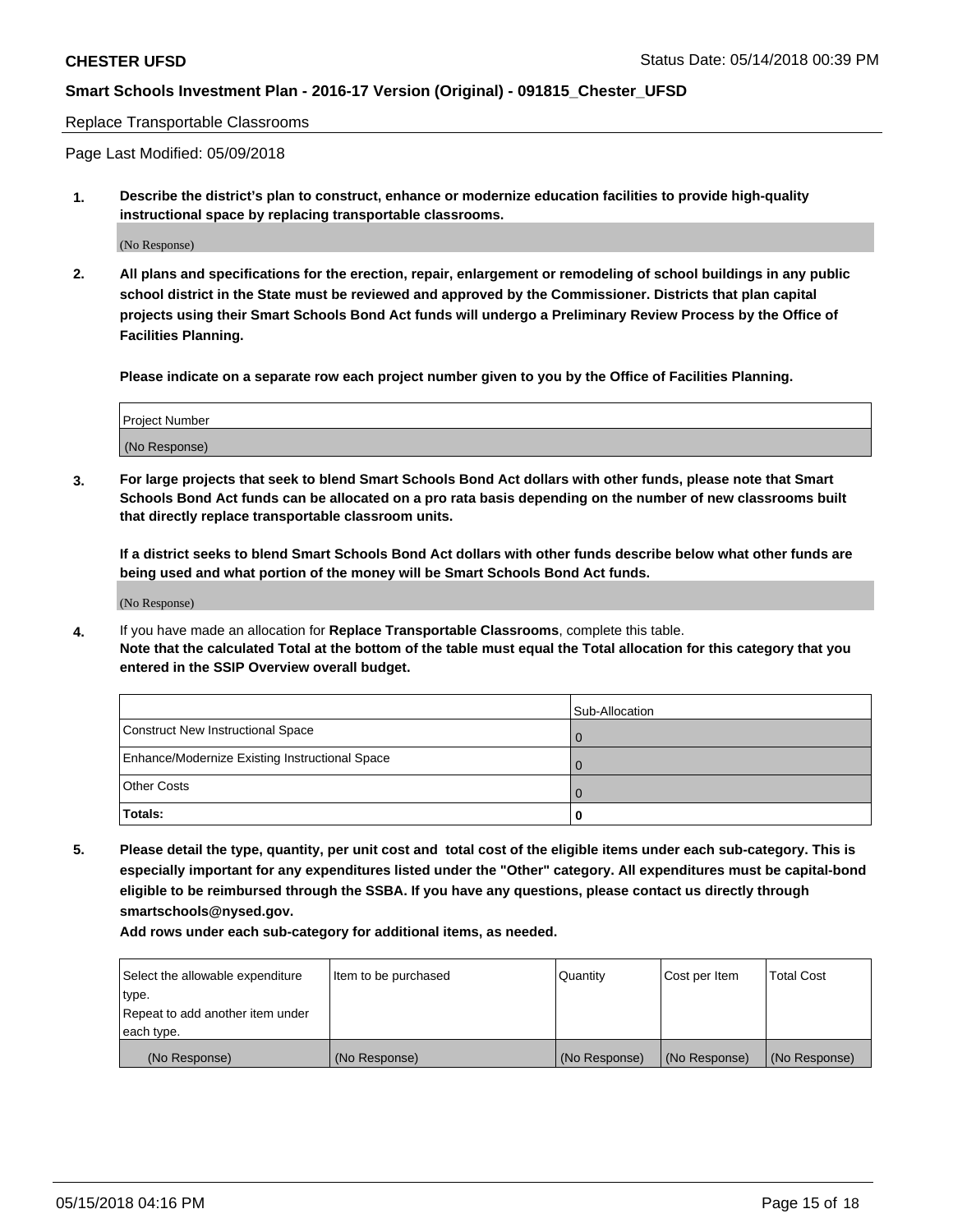### High-Tech Security Features

### Page Last Modified: 05/09/2018

### **1. Describe how you intend to use Smart Schools Bond Act funds to install high-tech security features in school buildings and on school campuses.**

Funds have been allocated for the following high-tech security features. These are noted in the breakdown below. We plan to enhance our districtwide security systems with the following additions, as noted in the allocation above:

1.> We will add to an existing wiring project which will install approximately 40 additional HiDef 1080p cameras both inside and outside our buildings.

2.> We will enhance our outer door security by adding further electronic swipe cards to doors on our buildings. We will also add Intrusion Systems to both school buildings. An Intrusion System is a wired system which is connected to each and every outside doors and windows. If someone were to open the door/window without a proper access card, these systems will go off and alert our local police and fire departments.

3.> We hope to install a new Visitor Management System ("Raptor") to scan NYS driver license, populate them into a database and create secure visitor passes for those coming to our district.

4.> Intrusion Detection System - we will add this system to our existing door swipe card system. This will show when and where a door has been opened in both of our buildings. The initial phase of installing this Intrusion Detection System is the wiring of the new system and the addition of new swipe-card detectors on external building doors.

**2. All plans and specifications for the erection, repair, enlargement or remodeling of school buildings in any public school district in the State must be reviewed and approved by the Commissioner. Districts that plan capital projects using their Smart Schools Bond Act funds will undergo a Preliminary Review Process by the Office of Facilities Planning.** 

**Please indicate on a separate row each project number given to you by the Office of Facilities Planning.**

| Project Number     |  |
|--------------------|--|
| 44020102-7-999-002 |  |
| 44020102-7-999-BA1 |  |

#### **3. Was your project deemed eligible for streamlined Review?**

- Yes  $\boxtimes$  No
- **4. Include the name and license number of the architect or engineer of record.**

| Name             | License Number |  |
|------------------|----------------|--|
| Michael McGovern | 22257          |  |

**5.** If you have made an allocation for **High-Tech Security Features**, complete this table.

**Note that the calculated Total at the bottom of the table must equal the Total allocation for this category that you entered in the SSIP Overview overall budget.**

|                                                      | Sub-Allocation |
|------------------------------------------------------|----------------|
| Capital-Intensive Security Project (Standard Review) | (No Response)  |
| Electronic Security System                           |                |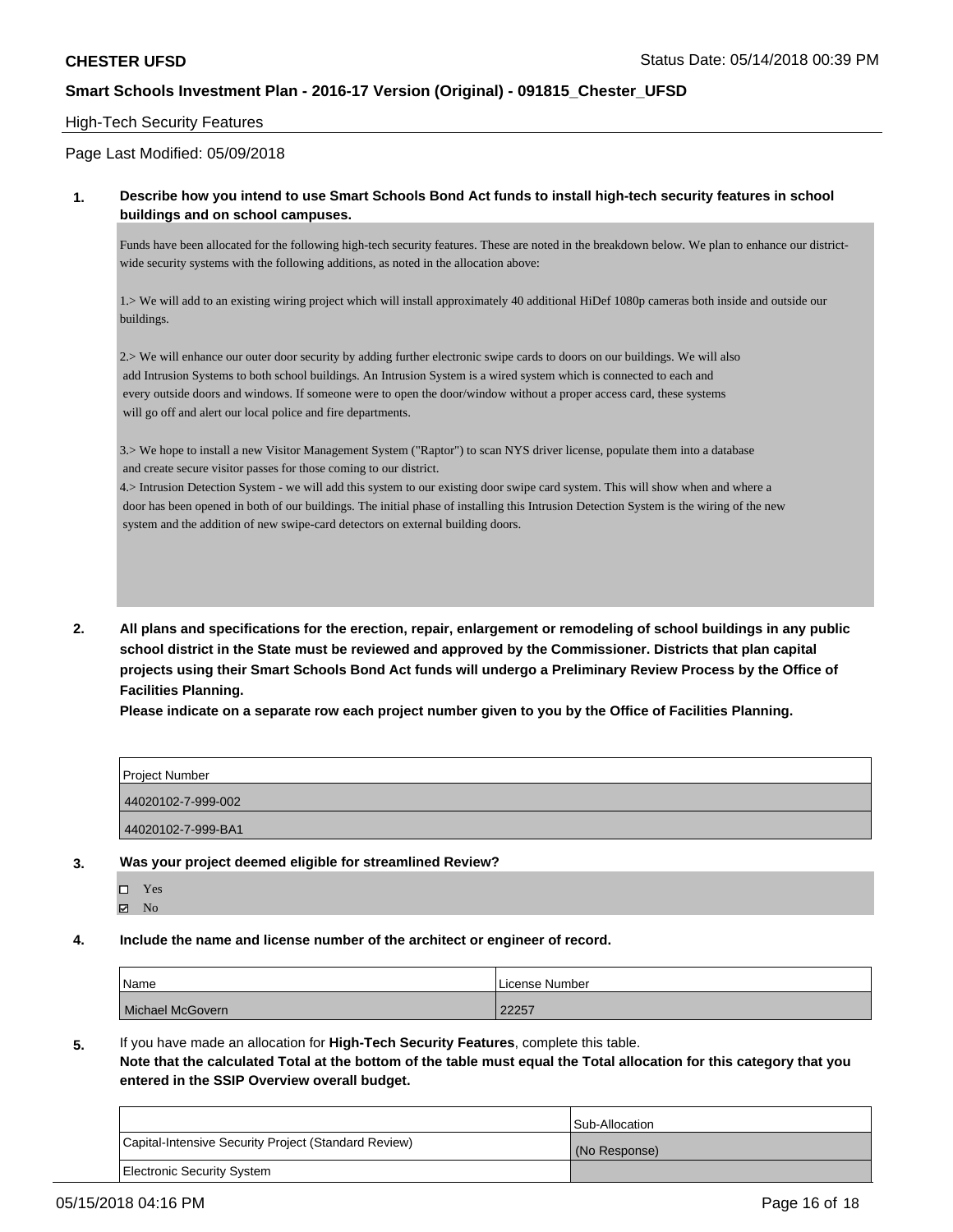# High-Tech Security Features

Page Last Modified: 05/09/2018

|                                 | Sub-Allocation |  |
|---------------------------------|----------------|--|
|                                 | 108,400        |  |
| <b>Entry Control System</b>     | 115,611        |  |
| Approved Door Hardening Project | l O            |  |
| <b>Other Costs</b>              | (No Response)  |  |
| Totals:                         | 224,011        |  |

**6. Please detail the type, quantity, per unit cost and total cost of the eligible items under each sub-category. This is especially important for any expenditures listed under the "Other" category. All expenditures must be capital-bond eligible to be reimbursed through the SSBA. If you have any questions, please contact us directly through smartschools@nysed.gov.**

| Select the allowable expenditure<br>type.<br>Repeat to add another item under<br>each type. | Item to be purchased                                                                         | Quantity       | Cost per Item | <b>Total Cost</b> |
|---------------------------------------------------------------------------------------------|----------------------------------------------------------------------------------------------|----------------|---------------|-------------------|
| <b>Electronic Security System</b>                                                           | HiDef HD 1080p PTZ                                                                           | 57             | 1,200         | 68,400            |
| <b>Electronic Security System</b>                                                           | Cameras External Wiring/Cabling for<br>Cameras                                               | 40             | 1,000         | 40,000            |
| <b>Entry Control System</b>                                                                 | <b>External Door Security System</b><br>Hardware DT660 STC Readers &<br>Vista 128 Panel      | $\mathbf 1$    | 24,700        | 24,700            |
| <b>Entry Control System</b>                                                                 | Intrusion Wiring System - CAT6<br>Cabling                                                    | $\overline{2}$ | 35,000        | 70,000            |
| <b>Entry Control System</b>                                                                 | <b>Vistor Management Servers</b>                                                             | 2              | 3,000         | 6,000             |
| <b>Entry Control System</b>                                                                 | Visitor Management System - DS4208<br>Kiosk Enrty Check In                                   | $\overline{2}$ | 2,375         | 4,751             |
| <b>Entry Control System</b>                                                                 | Visitor Management System Software -<br>Raptor Version 6                                     | $\overline{2}$ | 1,630         | 3,260             |
| <b>Entry Control System</b>                                                                 | Visitor management System Hardware<br>(3MCR5400 Scanners, 450 Dymo<br><b>Turbo Printers)</b> | 2              | 800           | 1,600             |
| <b>Entry Control System</b>                                                                 | <b>External Door System Contoller</b><br>Software Edwards EST3                               | 1              | 5,300         | 5,300             |